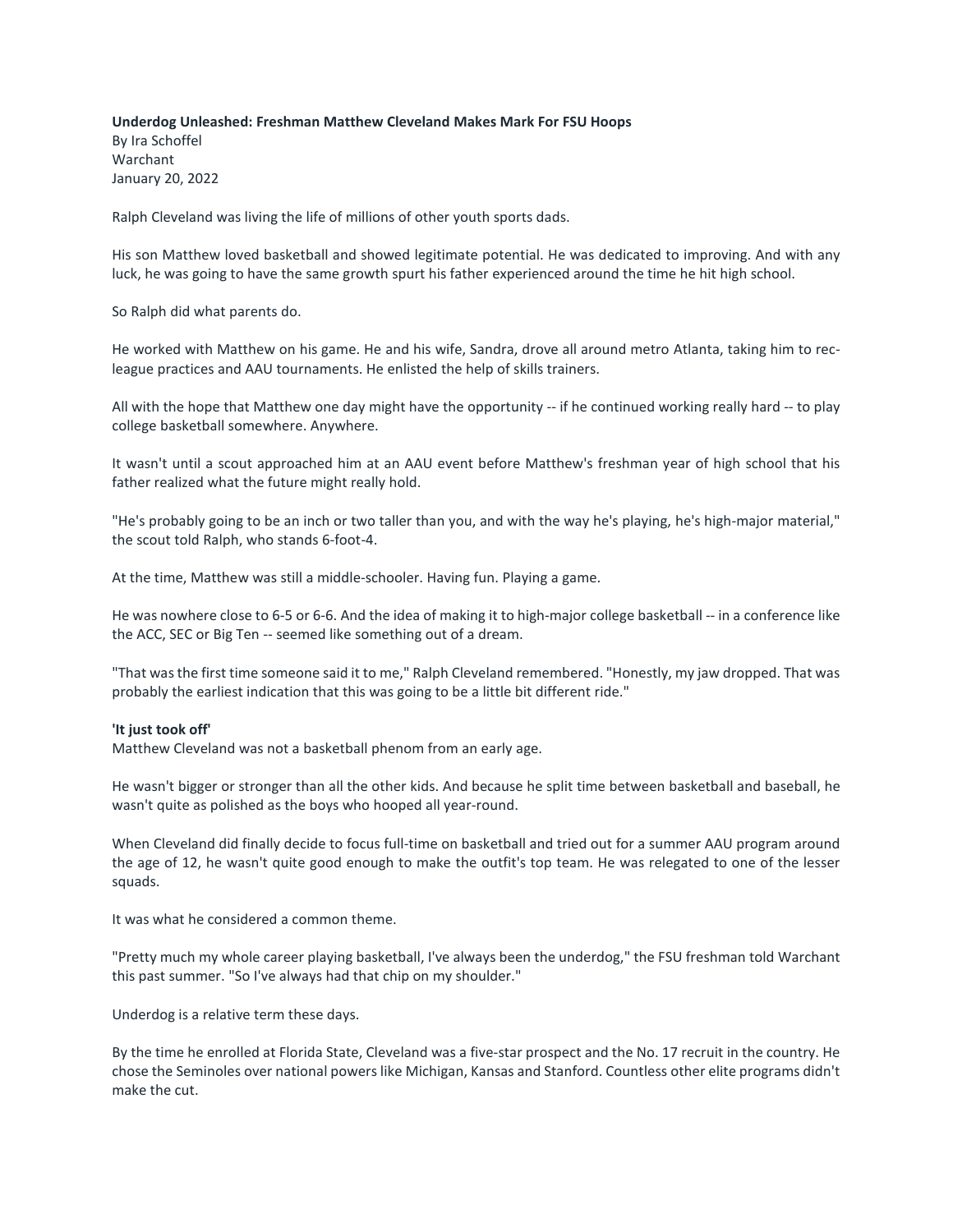But beneath all the recent success, Cleveland and his family distinctly remember his humble beginnings.

When he was still learning how to transition from rec ball to the competitive AAU circuit. When he wasn't as adept at ball-handling and passing, but his father encouraged him to play in the backcourt anyway. When he made his high school team as a freshman but couldn't grab a starting role.

To be certain, Matthew Cleveland tasted plenty of failure in his youth. But even in those toughest times, his family says he never doubted that he could one day play at the college level, and possibly in the NBA.

Even if others were not quite so sure.

"We were a long ways from there when we started," Ralph Cleveland said with a laugh. "We'll just put it that way." The progress started to come quickly, though, once the younger Cleveland hung up his baseball bat and glove. One year after getting left off that AAU program's top roster, Cleveland worked on his deficiencies and earned an invitation the next time around.

"Slowly but surely, he worked his way up," his father said. "To being a starter and to being a big contributor on that team."

Then came the growth spurt.

As a freshman in high school, Cleveland was listed at 6-foot-2. One year later, he shot up to 6-6. Then 6-7 the year after that.

Ralph Cleveland always expected his son would grow into a small forward's body. Not only was he himself tall, but his wife's family had some height as well.

But instead of banking on that size and having Matthew focus on playing around the basket, Ralph wanted him to work on being a guard. He even placed him on multiple AAU teams at a time so that Matthew could play on the wing with some squads and actually handle point guard duties on others.

"I knew that was going to be important for his growth and development, that he could take on the ball-handling responsibilities for a team and gain some comfort level with that," the father said. "Let's make sure that you can really handle the ball and that you can play on the perimeter."

By the time Matthew was a sophomore in high school, everything came together.

Not only had he grown four or five inches, but his body started filling out thanks to steady work in the weight room. His skills were also continuing to improve.

Soon, he would leave the Hype Hawks, an independent AAU team that had been his offseason basketball home, for the prestigious Adidas-sponsored Atlanta Celtics.

"You could just see the progression really take off," Ralph Cleveland said. "He didn't play on a shoe circuit team all the way up until 17U. And because the coaches were so supportive and just instilled a tremendous amount of confidence in him to go out and perform ... man, it just took off.

"Once he started playing above the rim, it was kind of done," Ralph continued with a laugh. "His confidence went through the roof at that point."

## **A perfect match**

Choosing a college destination ultimately would be Matthew Cleveland's decision, but he certainly had guidance from the family.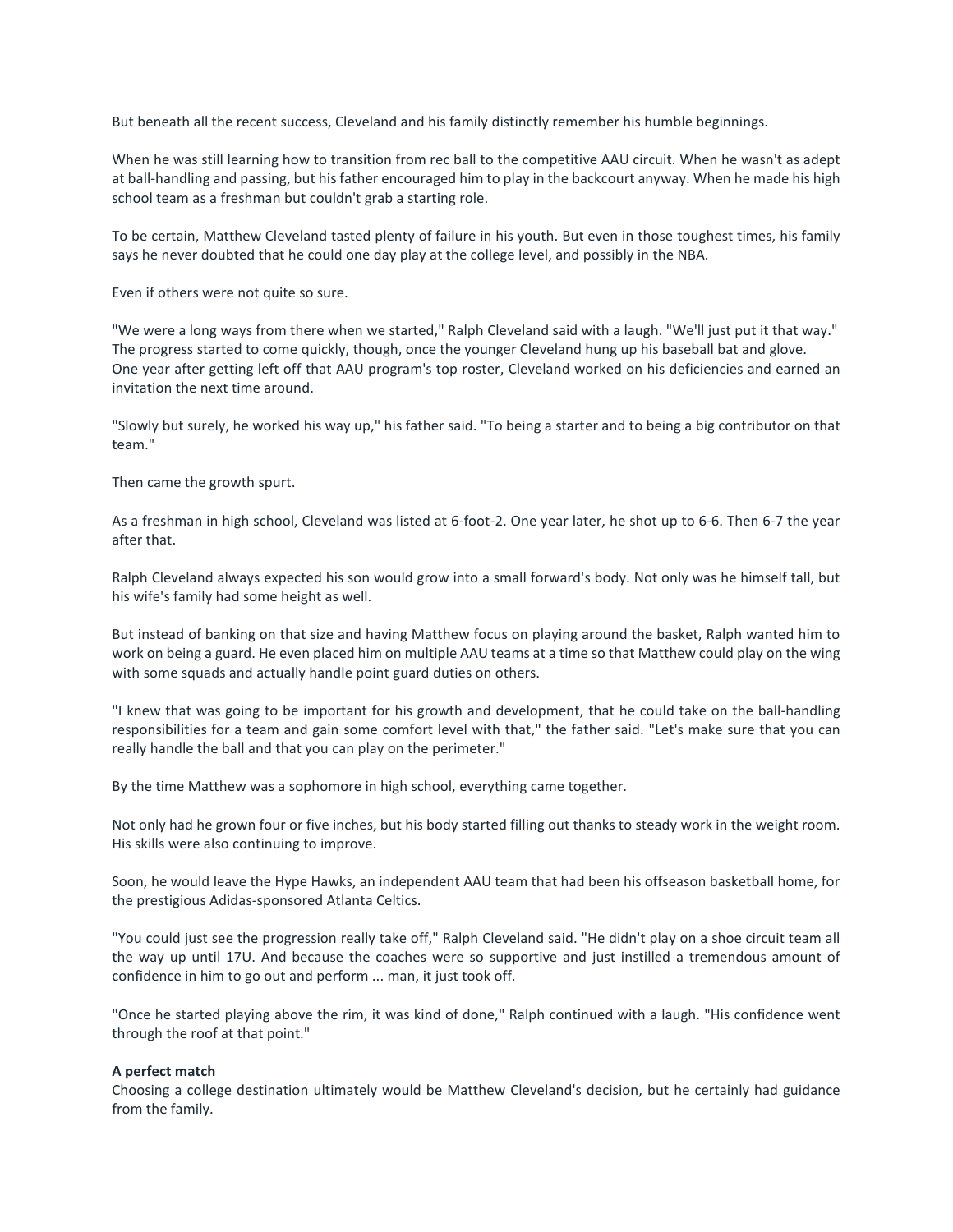Both of his parents graduated from Georgia Tech -- Ralph majored in engineering while Sandra majored in management with a concentration in accounting -- so academics were definitely going to be a major consideration. With that in mind, they encouraged their talented son to choose a school that not only would prepare him for life after basketball, but that could help him achieve his "highest potential."

They urged him to seek the same from a basketball perspective. To find a program that would develop him to become the best player he could be.

And the third criteria was character within the coaching staff.

"Are these people that you can trust?" Ralph asked his son. "Are these people that when they say they're going to do something, are they going to do what they promised? And are these mentors of men? What's their track record on that?"

It didn't take long for Leonard Hamilton's Florida State Seminoles program to emerge as the frontrunner.

"They are A-plus on all three of those scales," Ralph said.

Cleveland didn't announce his commitment to FSU until the summer before his senior season -- after schools like North Carolina and Kentucky had tried to make a late push -- but looking back, he says he knew he would be a Seminole following his first visit as a high school sophomore.

"No other visit was like that. No other coaching staff was like that," said Cleveland, who was recruited primarily by FSU assistant coach Charlton Young. "And I knew no other school was going to be able to top that. So it was really just a waiting game after that."

Cleveland would end up taking three trips to FSU during the recruiting process, and each only served to solidify his decision.

In January of 2020, a few months before he made his commitment, he attended an FSU home game against Notre Dame. It was a Saturday night. Prime time with a sold-out crowd. And the game was a thriller that the Seminoles won 85-84.

Cleveland loved watching the way FSU loaded its lineup with tall, versatile wings like himself. He appreciated how hard they played defense and how quickly they got out in transition on offense.

"Florida State was a great fit from that standpoint," Ralph said. "You look at the fit from a basketball standpoint, and it's really undeniable, right? Coach Ham, Coach Young and all of the coaches do a terrific job of developing players with his size and skill set and versatility."

The academic piece pushed the Seminoles over the top.

Florida State's status as a Top 20 public university would be impressive enough. But because Cleveland has long dreamed of pursuing a career in the FBI, he was thrilled to learn that FSU's criminology department is routinely ranked in the top 10 nationally.

And Hamilton's incredible record of graduating players speaks for itself.

"It's top-notch," Ralph said. "And then a really good law school as well? With a clear articulation plan from undergraduate into a law degree? That was just hard to beat. It was really hard to beat."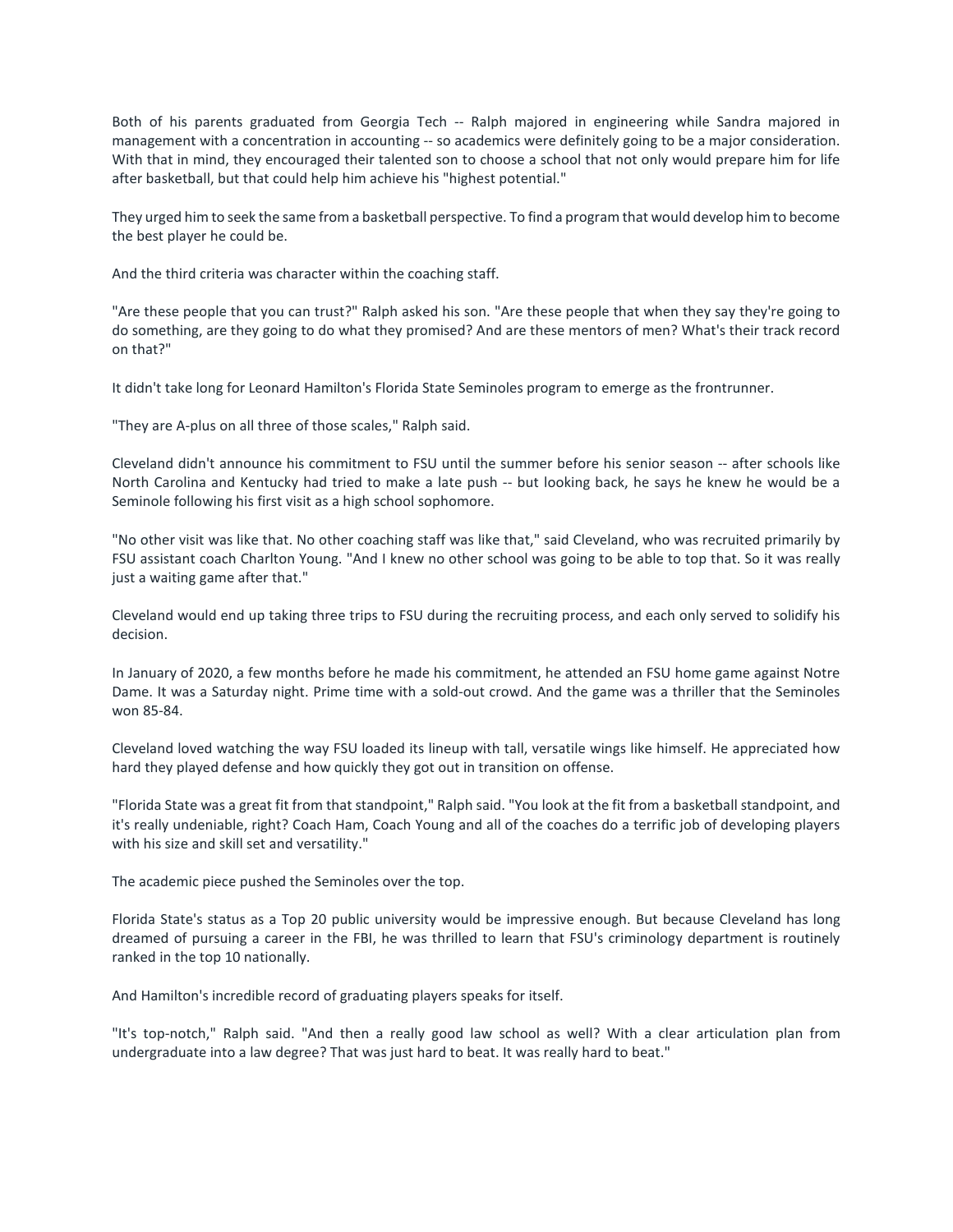## **'You don't have to rush it'**

It hasn't taken Matthew Cleveland long to make an impact on the college level.

At just past the midway point of his freshman season, he ranks third on the team in scoring at 10.5 points per game and third in rebounding at 4.3, despite coming off the bench in every contest.

He was named ACC Freshman of the Week in early January after recording a double-double -- 13 points and 10 rebounds -- in a win at N.C. State. He hit a game-winning shot with 2.1 seconds remaining to lift FSU past Boston University. And just last week, he led the team with 15 points in a one-point win over Miami.

While the scoring is noteworthy, Hamilton said recently that Cleveland's "defense, his rebounding, his aggressiveness and his tenacity" have been perhaps his greatest contributions to the Seminoles, who are now 11-5 overall and 5-2 in the ACC after knocking off No. 6 Duke late Tuesday.

Those descriptions wouldn't come as much of a surprise to Ralph Cleveland.

He knows better than anyone how much time and effort his son has poured into becoming the best all-around player he can be.

"He's really a Swiss Army Knife on the floor," Ralph said. "There's so many different things he can do. And he makes it look so easy sometimes. But by the time you've seen Matthew do it in a game, he has really worked at it." In Cleveland's early years, that work might have been devoted to basics like ball-handling, passing and shooting. In the months before he enrolled at Florida State, it was finishing at the rim with both hands -- with finesse and with power. Skills we have seen on display already this season.

"He's worked hard on that. Really hard," Ralph said. "When he decides, 'This is a skill that I want to develop,' he works on it."

It's a mindset Cleveland has possessed for as long as anyone can remember.

It served him well when he was young and not even the strongest player in some of his youth leagues. And also last season, when he was widely regarded as one of the premier high school players in the country.

The self-described "underdog," who vividly remembers being doubted as a youth, maintained that same dogged determination when opposing prep teams focused on taking down the hot-shot Florida State signee.

"It didn't really matter if they were coming at me, because I was coming right back at them," he said.

And more often than not, he came out on top.

Cleveland led Pace Academy to Georgia state championships as a junior and senior. He averaged 22.8 points, 10.6 rebounds, 2.6 assists and 2.0 steals during his final season, and he followed that up by participating in the prestigious Allen Iverson Roundball Classic, a postseason All-America game in Philadelphia.

Then once he got back home to Atlanta, it was back in the weight room three days a week with a strength trainer, and in the gym two or three days a week with his skills trainer.

The work never stopped.

When asked in the early summer what he was spending time on specifically, Cleveland offered a lengthy list: "Shooting. Shooting off the dribble. Change of direction in the half-court game. Finishing. And defense."